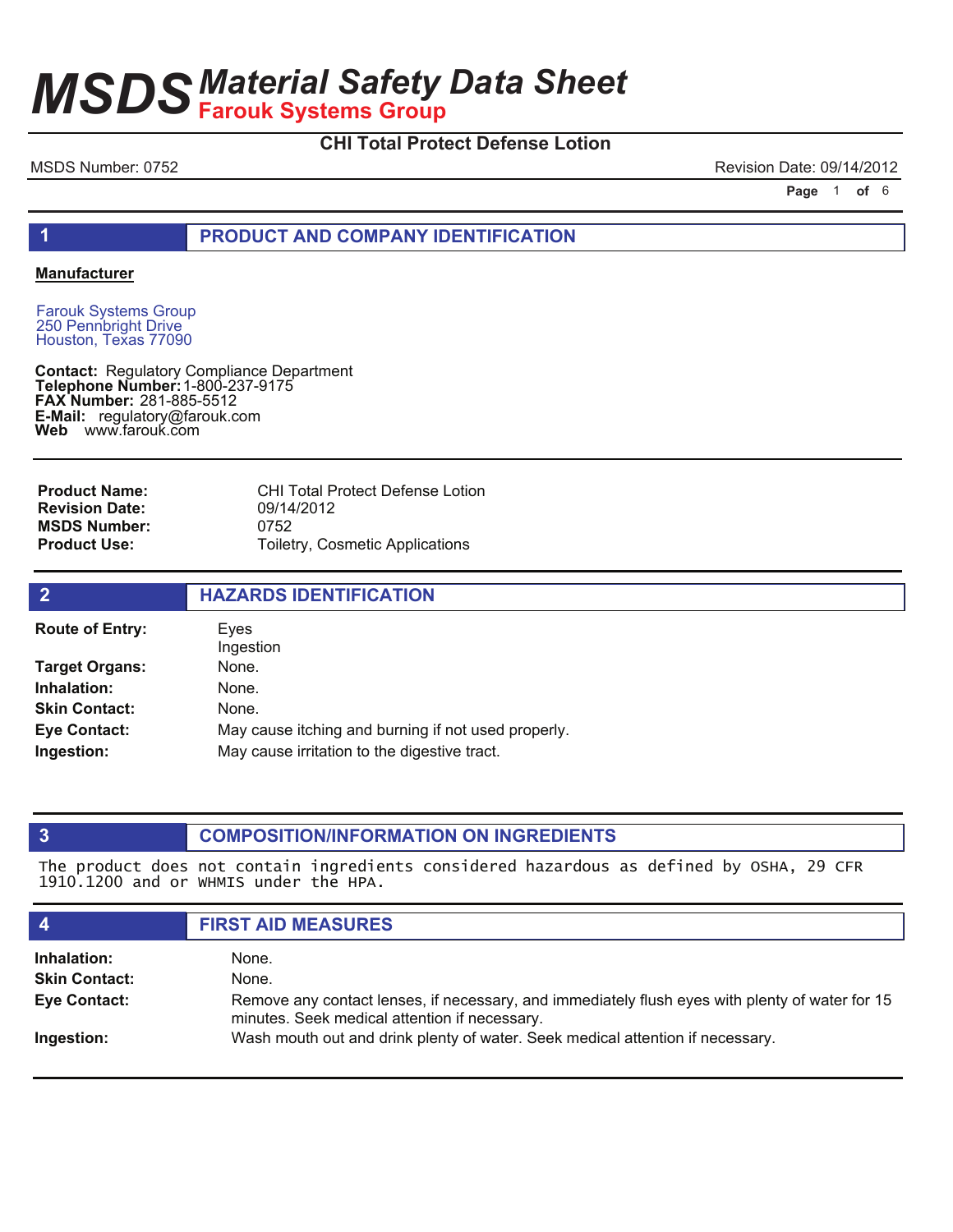### **CHI Total Protect Defense Lotion**

MSDS Number: 0752 Revision Date: 09/14/2012

**Page 2 of 6** 

**5 FIRE FIGHTING MEASURES**

FLASHPOINT AND METHOD: Not applicable. FLAMMABLE LIQUIDS: Not available. AUTO IGNITION TEMP: None. FLAMMABLE CLASS:

None.

BURNING RATE OF SOLID: Not available

GENERAL HAZARDS: Evacuate personnel downwind of fire to avoid inhalation of fumes and smoke.

EXTINGUISHING METHODS: Chemical type foam, CO2(Carbon Dioxide), Dry Chemical, Water Fog, Sand

HAZARDOUS COMBUSTION PRODUCTS: None.

FIRE FIGHTING PROCEDURES: This product is not flammable.However, hazardous decomposition and combustion products may be formed in a fire situation. Cool exposed containers with water spray to prevent overheating.

FIRE FIGHTING EQUIPMENT: Respiratory and eye protection are required for fire fighting personnel. Full protective equipment (Bunker Gear) and self contained breathing apparatus (SCBA) should be used for all indoor fires and significant outdoor fires. For small outdoor fires, which may be easily extinguished with a portable fire extinguisher, use of a SCBA may not be needed.

# **6 ACCIDENTAL RELEASE MEASURES**

SMALL SPILL: When a spill occurs, use absorbent material on the substance. Dispose of the material according to all local, state and federal regulations. Always use an absorbent material when cleaning up a spill.

ENVIRONMENTAL PRECAUTIONS: Avoid run-off or release into sewers, stormdrains and waterways.

GENERAL PRECAUTIONS: Remove containers away from flammable materials.

*HANDLING AND STORAGE* 

Use appropriate personal protective equipment as specified in Section 8. Handle in a manner consistent with good household/personal techniques and practices. **Handling Precautions:** Keep containers/bottles securely sealed when not in use. Store in cool/dry conditions that do not exceed room temperature. Try to store product in temperatures between 40°F to  $90^\circ$  F. **Storage Requirements:**

#### **8 EXPOSURE CONTROLS/PERSONAL PROTECTION** These recommendations provide general guideance for handling this product safely. Because specific use conditions may vary, safety procedures should be developed for each specific application of this product. When developing procedures, always consider potential waste, disposal and personal safety issues. **Engineering Controls:** EYES AND FACE: For reasonable foreseeable uses of this product, eye and face protection is not required. SKIN: For reasonable foreseeable uses of this product, skin protection is not required. RESPIRATORY: For reasonable foreseeable uses of this product, respiratory protection is not required. **Protective Equipment:** EXPOSURE GUIDELINES: Overexposure is unlikely. Since all parameters cannot be foreseen, the use of engineering controls to reduce exposure may be necessary. **Exposure Guidelines/Other:**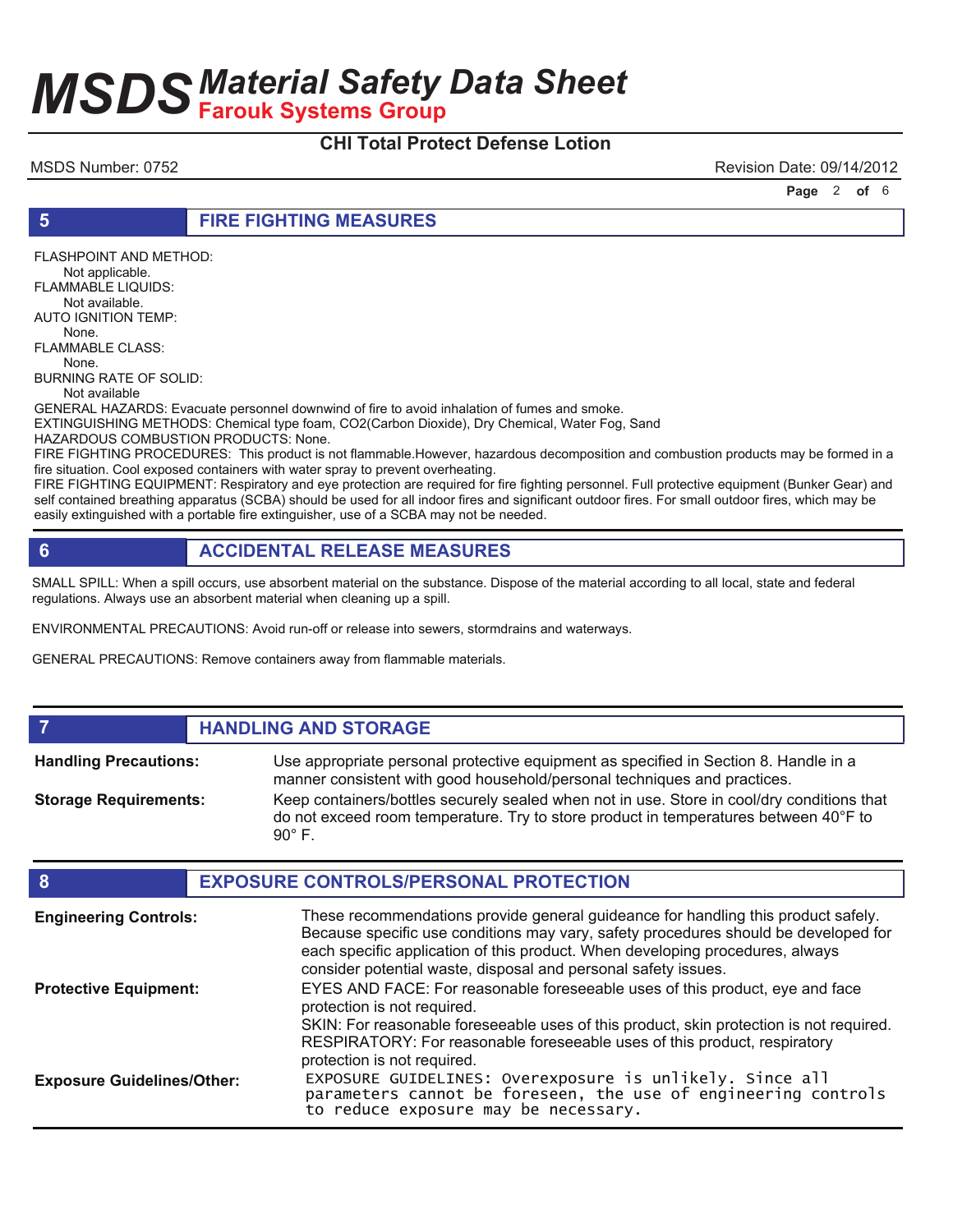# **CHI Total Protect Defense Lotion**

### MSDS Number: 0752 **Revision Date: 09/14/2012** Revision Date: 09/14/2012

**Page 3 of 6** 

### **9 PHYSICAL AND CHEMICAL PROPERTIES**

| Appearance:            | Slightly hazy liquid                        |                              |              |
|------------------------|---------------------------------------------|------------------------------|--------------|
| <b>Physical State:</b> | Viscous liquid gel<br><b>Boiling Point:</b> |                              | N/A          |
| Odor:                  | Pleasant perfume fragrance                  | <b>Freezing/Melting Pt.:</b> | N/A          |
| pH:                    | N/A                                         | Solubility:                  | Insoluble    |
| Vapor Pressure:        | N/A                                         | <b>Spec Grav./Density:</b>   | $0.90 - 1.0$ |
| <b>Vapor Density:</b>  | N/A                                         |                              |              |

| 10                                       | <b>STABILITY AND REACTIVITY</b> |                 |
|------------------------------------------|---------------------------------|-----------------|
| Stability:                               |                                 | YES.            |
| <b>Conditions to avoid:</b>              |                                 | None.           |
| Materials to avoid (incompatability):    |                                 | None.           |
| <b>Hazardous Decomposition products:</b> |                                 | None known.     |
| <b>Hazardous Polymerization:</b>         |                                 | Will Not Occur. |

### **11 TOXICOLOGICAL INFORMATION**

ACUTE: DERMAL LD50: Not available. ORAL LD50: Not available. INHALATION LC50: Not available. EYE EFFECTS: This product may cause irritation to eyes if not used under normal conditions. TARGET ORGANS: NONE. SENSITIZATIONS: Not available. CARCINOGENICITY: IARC: Listed by IARC - No.  $NTP:$  Listed by  $NTP - NO$ . OSHA: Listed by OSHA - No.

MUTAGENICITY: Not available. REPRODUCTIVE EFFECTS: None. TERATOGENIC EFFECTS: Not available.

### **12 ECOLOGICAL INFORMATION**

ENVIRONMENTAL DATA: Not available. ECOTOXICOLOGICAL INFO: Not available. DISTRIBUTION: Not available. CHEMICAL FATE INFO: Not available.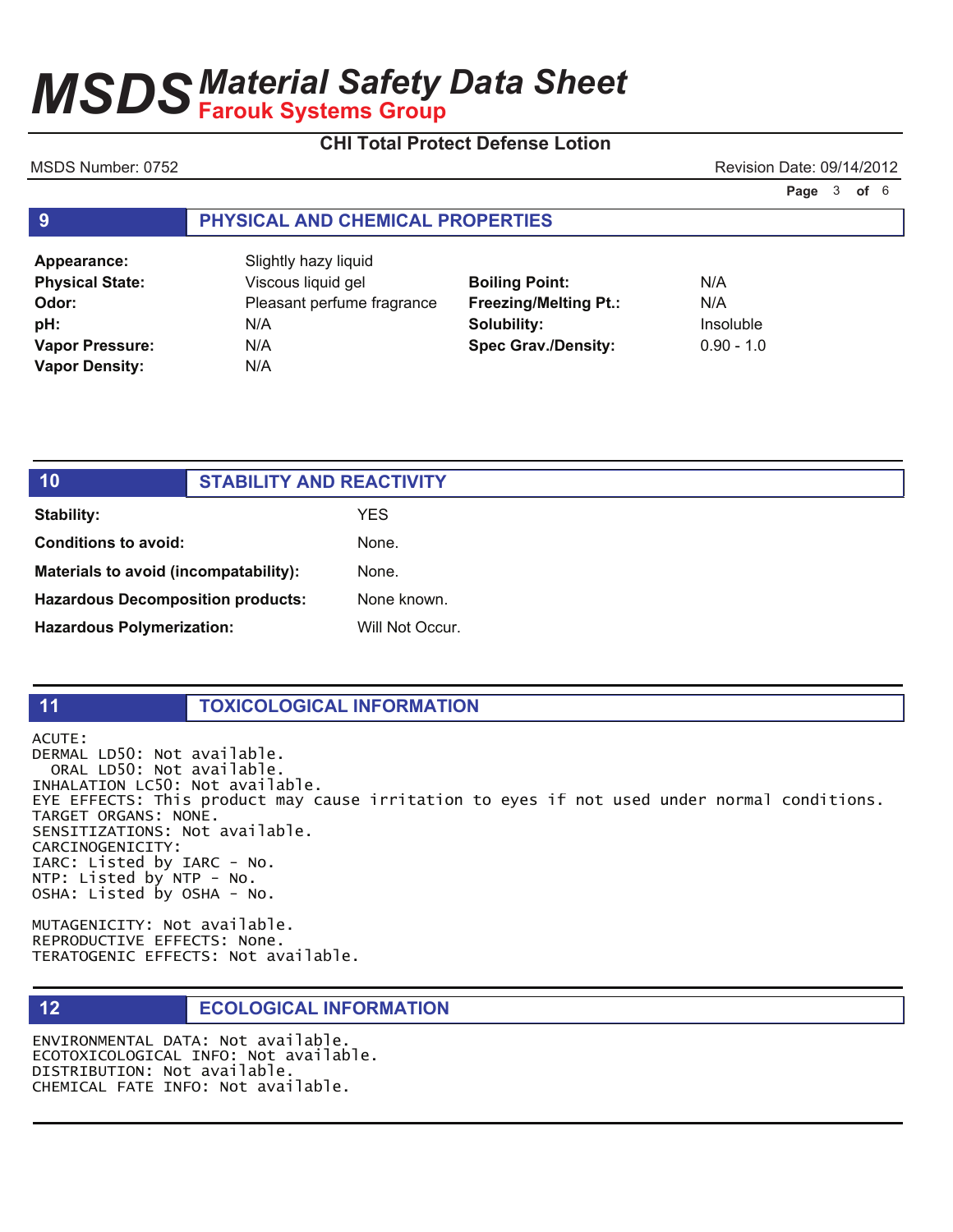# **CHI Total Protect Defense Lotion**

MSDS Number: 0752 **Revision Date: 09/14/2012** Revision Date: 09/14/2012

**Page 4 of 6** 

**13 DISPOSAL CONSIDERATIONS**

US EPA Waste Number and Descriptions:

DISPOSAL METHOD: Controlled release of diluted product into a biological wastewater treatment plant. COMPONENT WASTE NUMBER: No EPA Waste Numbers are applicable for this product's components. DISPOSAL INSTRUCTIONS: Dispose of waste material according to local, state and federal rules and regulations.

**14 TRANSPORT INFORMATION**

This product is not regulated as a hazardous material by the United States (DOT) or Canadian (TDG) transportation regulations.

DOT CLASSIFICATION: Shipping Name: CHI Total Protect Class: None. Non-regulated, non-hazardous.

IMDG CLASSIFICATION: Shipping Name: CHI Total Protect Class: None. Non-regulated, non-hazardous.

IATA CLASSIFICATION: Shipping Name: CHI Total Protect Class: None. Non-regulated, non-hazardous.

1-800-424-9300 1 1-703-527-3887 Inside the United States outside the United States **CHEMTREC**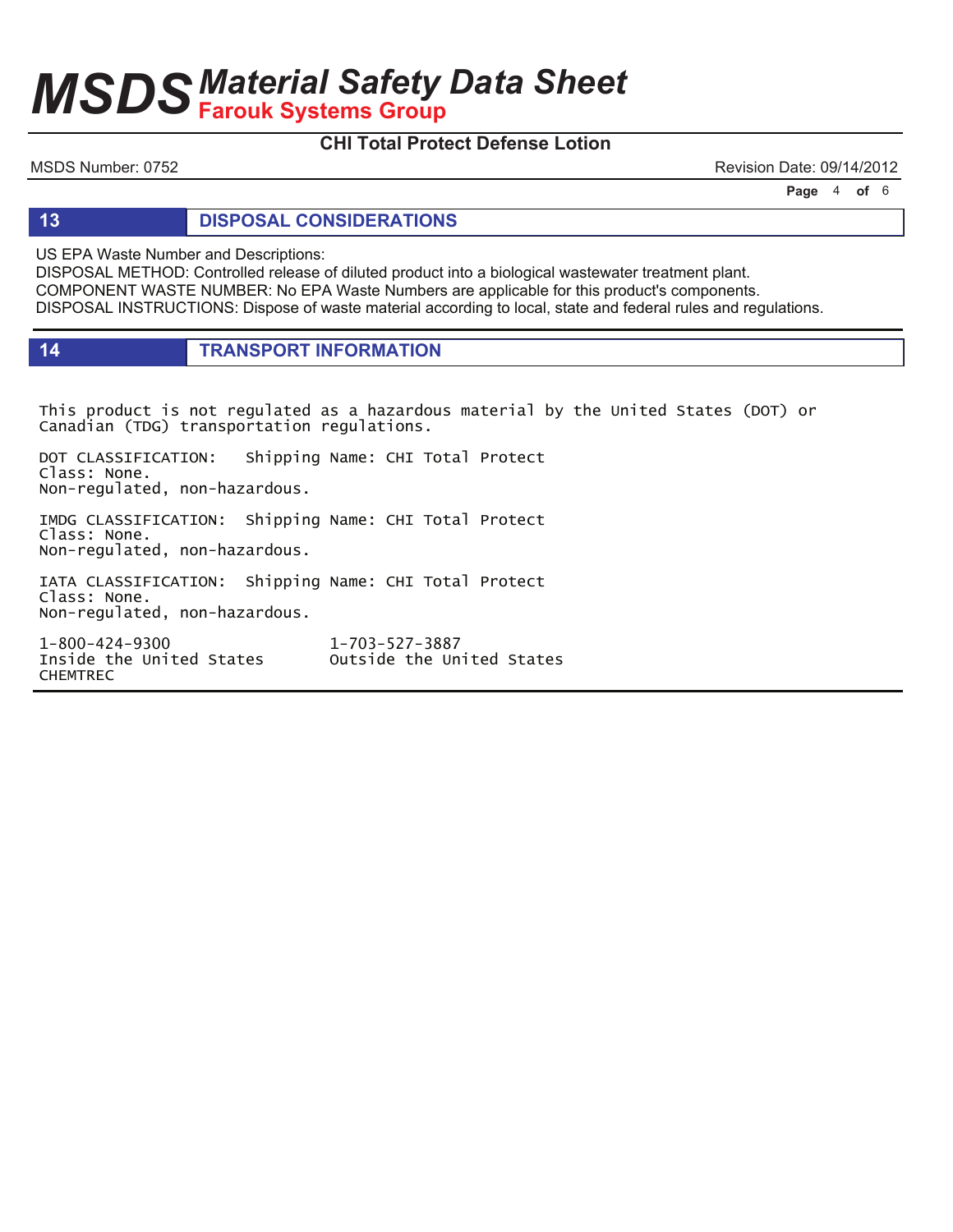# **MSDS Material Safety Data Sheet**

### **CHI Total Protect Defense Lotion**

MSDS Number: 0752

Revision Date: 09/14/2012

Page 5 of 6

15

**REGULATORY INFORMATION** 

UNITED STATES: SARA TITLE III (Superfund Amendments and Reauthorization Act) 311/312 HAZARD CATEGORIES Fire: No. Pressure Generating: No. Reactivity: No. Acute: No. 313 REPORTABLE INGREDIENTS: Not applicable. TITLE III NOTES: None. CERCLA(Comprehensive Response, Compensation, and Liability Act) CERCLA RQ: None. TSCA(Toxic Substance Release Act) TSCA REGULATORY: All ingredients are listed in the TSCA Inventory. CANADA: WHMIS(WORKER HAZARDOUS MATERIAL INFORMATION SYSTEM) This product is WHMIS controlled.

CANADIAN INGREDIENT DISCLOSURE LIST: None. CANADIAN ENVIRONMENTAL PROTECTION ACT: All intentional ingredients are listed on the DSL(Domestic Substance List).

EUROPEAN COMMUNITY: EU REGULATORY: All intentional ingredients are listed on the European's EINECS Inventory. STATE REGULATIONS: Not available. LOCAL REGULATIONS: Not available.

**OTHER INFORMATION** 

**NFPA CODES:** Hazard Scale:

16

 $0 = Normal$ 

 $1 =$  Slight

 $2 =$  Moderate  $3 =$  Serious

 $4 =$  Severe

**NFPA RATING:** FLAMMABILITY: 0 **HEALTH: 1** REACTIVITY: 0 SPECIAL: None

HMIS RATING: FLAMMABILITY: 0 **HEALTH: 1** PHYSICAL HAZARD: 0 PERSONAL PROTECTION: N/A

Disclaimer: Reasonable care has been taken in the preparation of this information, but the manufacturer makes no warranty of merchantability or any other warranty, expressed or implied, with respect to this information. The manufacturer makes no representations and assumes no liability for any direct, incidental or consequential damages resulting from its use.